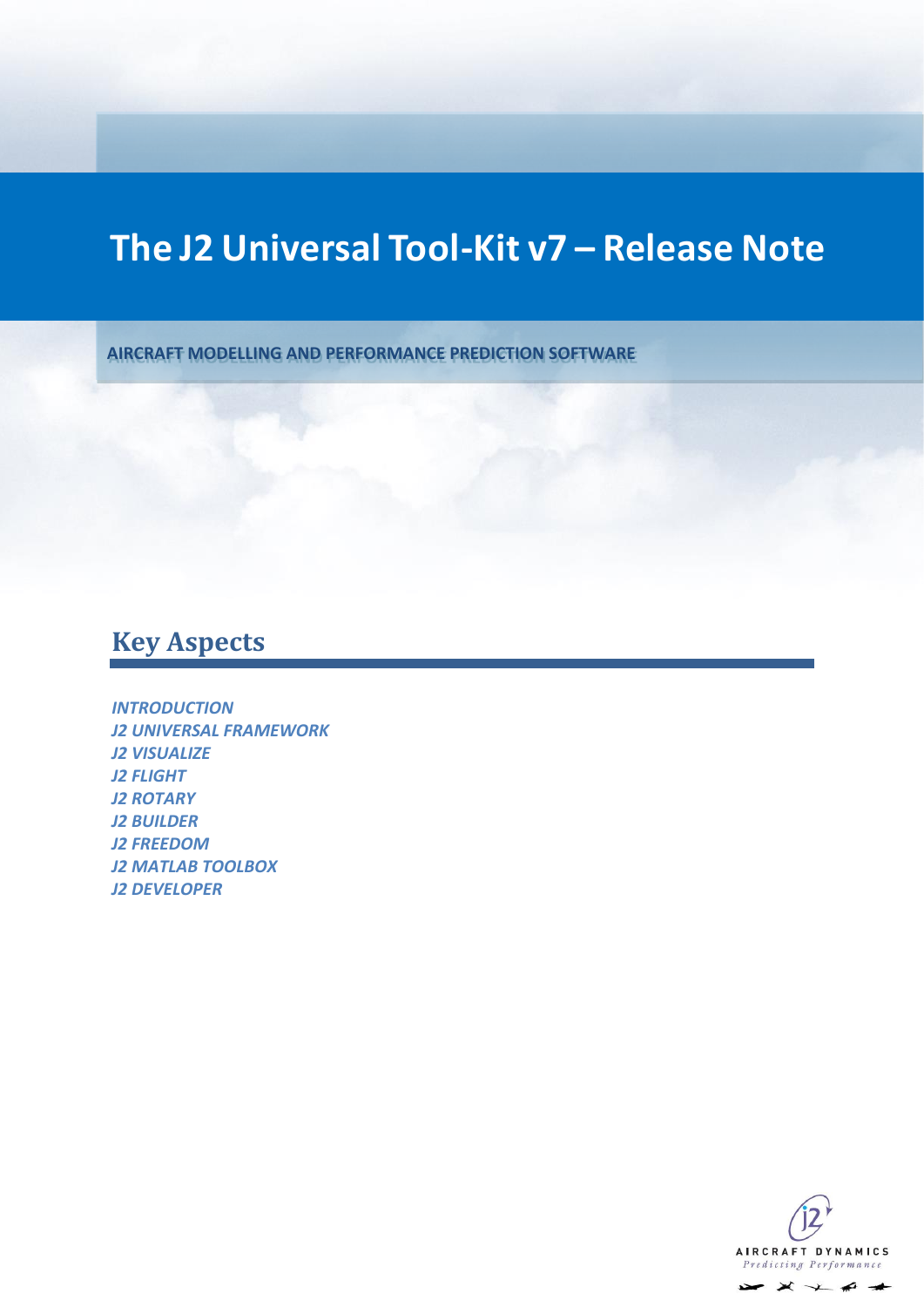### <span id="page-1-0"></span>**INTRODUCTION**

j2 Aircraft Dynamics Ltd. is pleased to announce the release of its latest version of the j2 Universal Tool-Kit. The release of v7 replaces the previous v6.5.2 and is a major version release unlocking a significant number of new and improved features.

As well as bug fixes and some internal changes, there are several noticeable and major improvements.

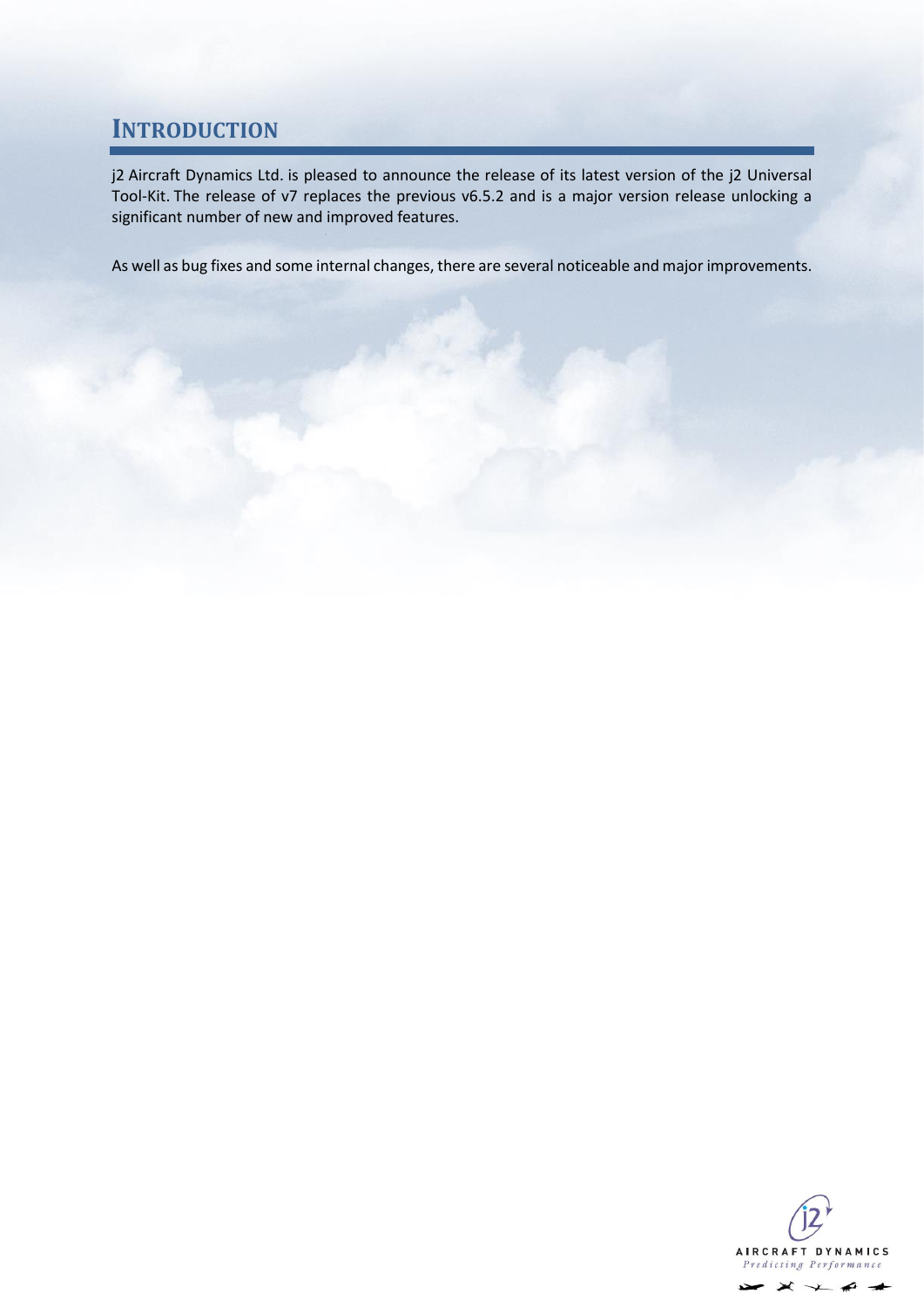# <span id="page-2-0"></span>**J2 UNIVERSAL FRAMEWORK**

The j2 Universal Framework is the main application for the j2 Universal Tool-Kit. This provides the core framework that includes the main Graphical User Interface (GUI) components, the units system, dataset management and storage, and configuration management.

The GUI has been updated with a whole new suite of user Icons to aid in navigation. This is a major enhancement to the interface providing consistent and clearer views of all objects, operations and functions.

The GUI has been further enhanced allowing customisable colours and styles through the use of templates and style sheets.



**Default Style**

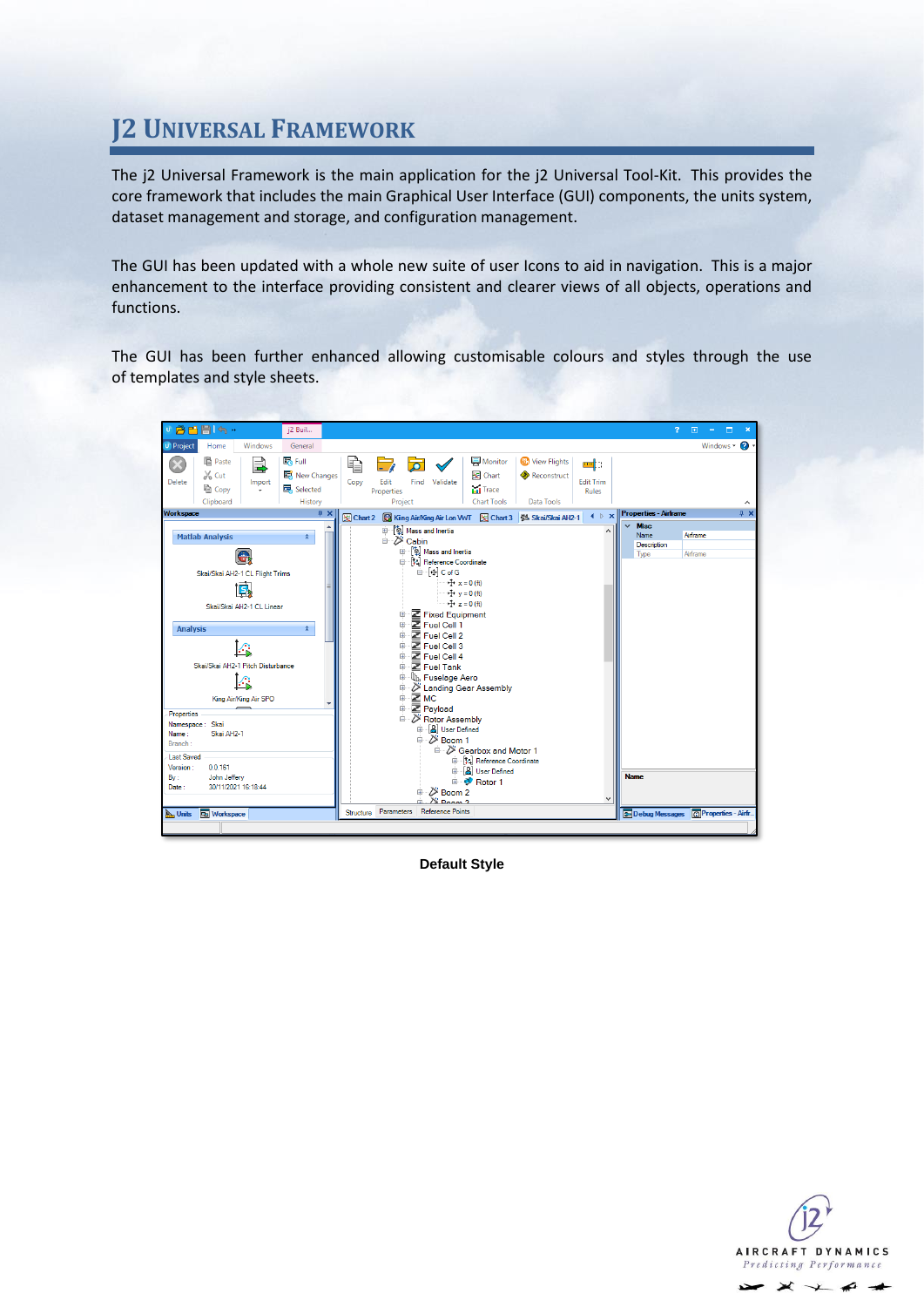

**Red Style**



**Flat Style**

Other updated internal features include:

- The units system has been updated allowing for automatic generation of combined parameter units.
- Clearer and expanded views of dataset information in the properties window.
- Improved dataset filtering and memory retention of previous filters

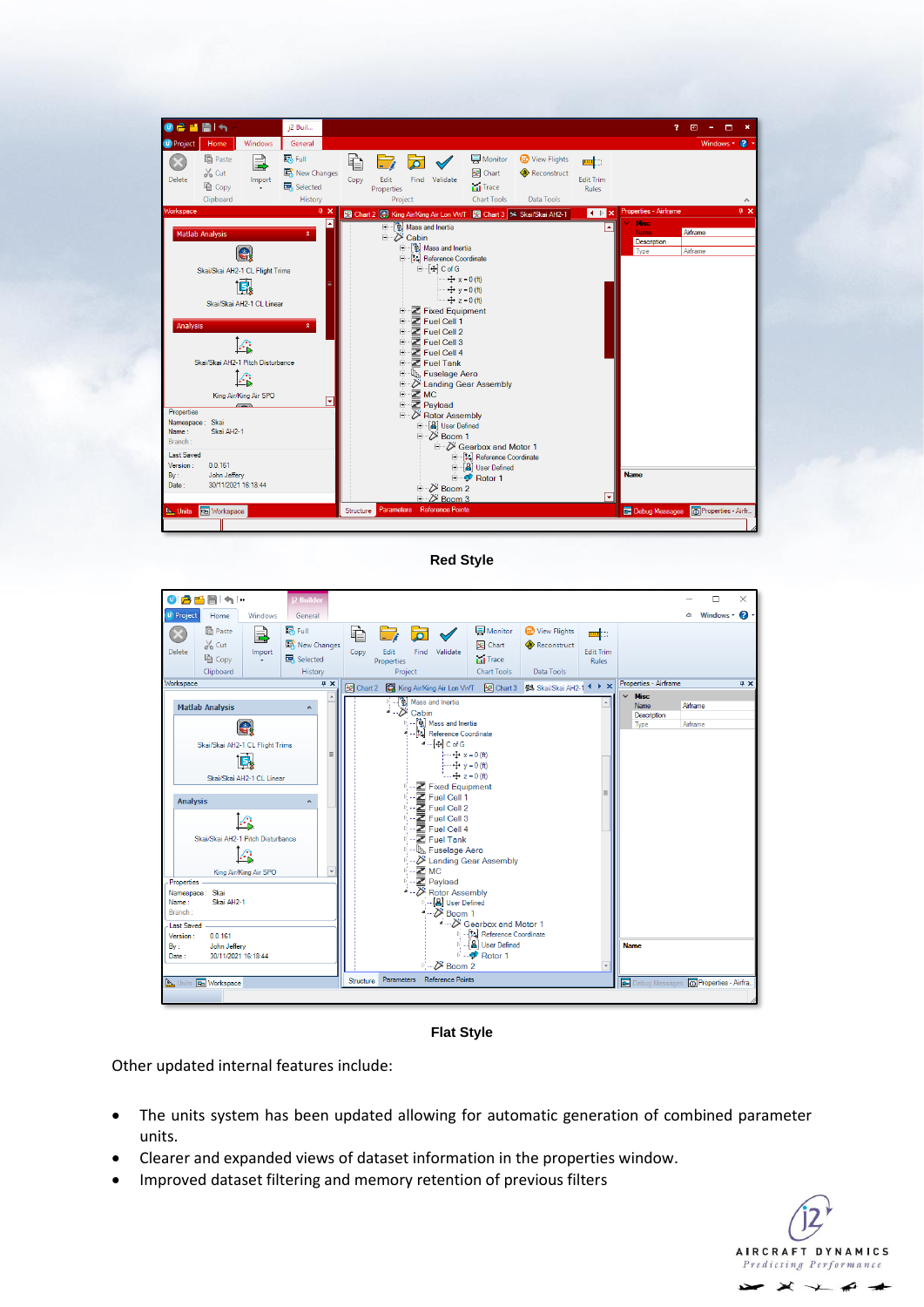# <span id="page-4-0"></span>**J2 VISUALIZE**

J2 Visualise is the powerful charting module for the j2 Universal Tool-Kit. The following improvements have all been developed and delivered as a direct result of user feedback:

- A series of default templates for each chart type have been created this means that different core styles can be applied individually for Trim, Response, and Linear Charts.
- It is now possible to copy all series data, so that where there are charts split into different groups and series, all data can be copied in a single mouse click.
- J2 have added a function fit capability which enables users to fit lines, exponential curves, and damped cosine curves (level and sloped) to data. This can provide information regarding the gradient, delay and oscillation characteristics (damping, frequency etc.) of data.



**Evaluating Gradients with a Straight Line Fit**

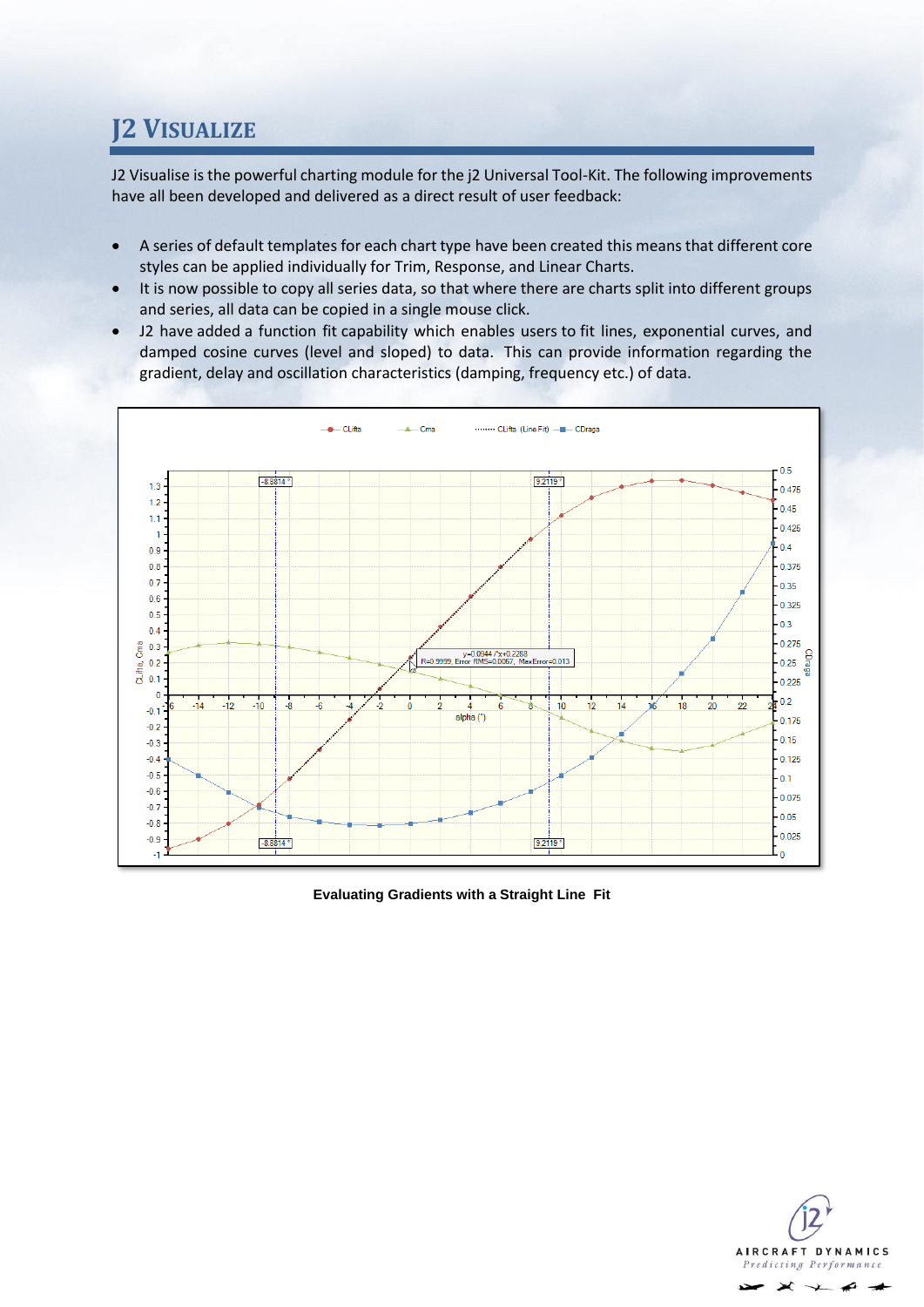

**Looking at Damping with an Exponential Fit**



**Identifying Frequency and Damping with a Cosine Fit**

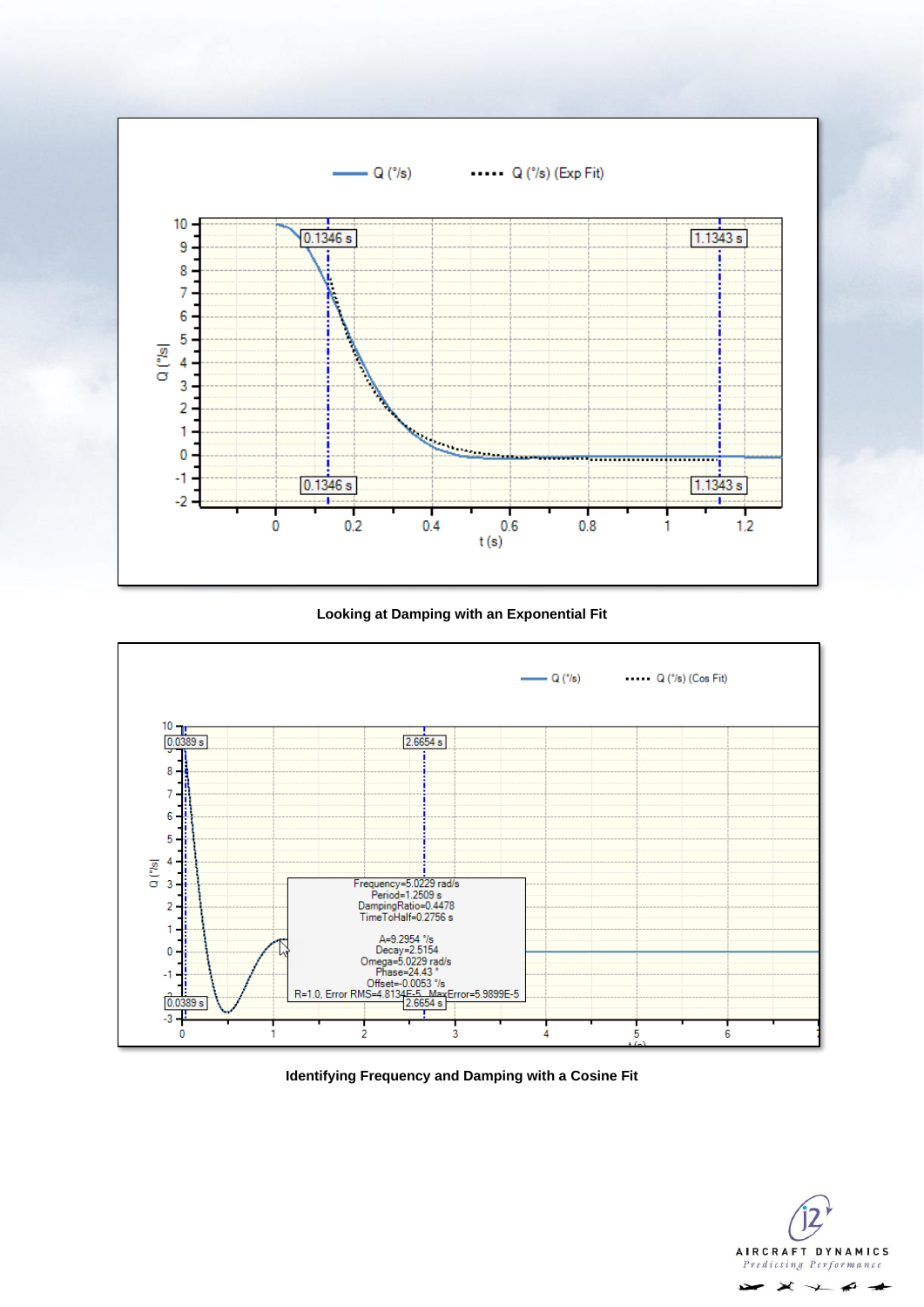• User can now add boundaries and labels through the GUI

| <b>Chart Properties</b>                                                                      |   |                 |                      |                  |        |                  |           |                  | $\Box$ | $\times$     |
|----------------------------------------------------------------------------------------------|---|-----------------|----------------------|------------------|--------|------------------|-----------|------------------|--------|--------------|
| Data<br>44                                                                                   |   | Data Table      |                      |                  |        |                  |           |                  |        |              |
| <b>DataTable</b>                                                                             |   |                 | <b>Constant Mach</b> | <b>Low Speed</b> | -----  | <b>Low Speed</b> | -----     | <b>Low Speed</b> | -----  |              |
|                                                                                              |   | x               | Y                    | x                | Y      | x                | Y         | x                | Y      | ́            |
|                                                                                              | ٠ | 66.090712 0     |                      | 69               | 0      | 123.3            | 35000     | 380              | 10000  |              |
|                                                                                              |   | 65.896328 1000  |                      | 74.3             | 5000   | 240              | 35000     | 353.5            | 5000   |              |
|                                                                                              |   | 65.701943       | 2000                 | 80.2             | 10000  | 380              | 35000     | 330              | 0      |              |
|                                                                                              |   | 65.313174 3000  |                      | 86.9             | 15000  | 380              | 10000     | (hole)           | (hole) |              |
|                                                                                              |   | 65.118790       | 4000                 | 94.3             | 20000  | (hole)           | (hole)    | (hole)           | (hole) |              |
|                                                                                              |   | 64.924405       | 5000                 | 102.8            | 25000  | (hole)           | (hole)    | (hole)           | (hole) |              |
|                                                                                              |   | 63.758099       | 10000                | 112.4            | 30000  | (hole)           | (hole)    | (hole)           | (hole) |              |
| <b>Flight Envelope</b>                                                                       |   | 62.591792 15000 |                      | 123.3            | 35000  | (hole)           | (hole)    | (hole)           | (hole) |              |
| M. S<br>40,000                                                                               |   | 61.425485 20000 |                      | (hole)           | (hole) | (hole)           | (hole)    | (hole)           | (hole) |              |
| $=\n\begin{array}{r}\n35,000 \\ 30,000 \\ \hline\n= 25,000 \\ \hline\n= 15,000\n\end{array}$ |   | 60.064794 25000 |                      | (hole)           | (hole) | (hole)           | (hole)    | (hole)           | (hole) |              |
| 10,000                                                                                       |   | 58.898488 30000 |                      | (hole)           | (hole) | (hole)           | (hole)    | (hole)           | (hole) |              |
| 5,000<br>100<br>150<br>200<br>250<br>200<br>350<br>400<br>50.<br>450                         |   | 57.537796 35000 |                      | (hole)           | (hole) | (hole)           | (hole)    | (hole)           | (hole) |              |
| KTAS                                                                                         |   | 57.343412 40000 |                      | (hole)           | (hole) | (hole)           | (hole)    | (hole)           | (hole) | $\checkmark$ |
|                                                                                              |   |                 |                      |                  |        |                  |           |                  |        |              |
|                                                                                              |   |                 |                      |                  |        |                  | <b>OK</b> | Cancel           |        |              |
|                                                                                              |   |                 |                      |                  |        |                  |           |                  | Apply  |              |

**Defining Boundaries for a Chart**

| v                        |                         |               | Label Form                                                                                                                                                                                                                                                                                                                                                                                                                                                                                                                                                                        | □<br>$\overline{\phantom{0}}$ | × |
|--------------------------|-------------------------|---------------|-----------------------------------------------------------------------------------------------------------------------------------------------------------------------------------------------------------------------------------------------------------------------------------------------------------------------------------------------------------------------------------------------------------------------------------------------------------------------------------------------------------------------------------------------------------------------------------|-------------------------------|---|
| Name                     | Text                    |               | 81 Z L<br>$\boxed{\underline{\mathbb{R}}\underline{\mathbb{R}}}% \qquad \qquad \text{and}\qquad \qquad \underline{\mathbb{R}}\underline{\mathbb{R}}% =\underline{\mathbb{R}}% \begin{array}{l}% \begin{array}{r}% \includegraphics[width=0.47\textwidth]{figs/26c}% \label{fig:26c}% \end{array} \qquad \qquad \text{and}\qquad \underline{\mathbb{R}}\underline{\mathbb{R}}% =\underline{\mathbb{R}}% \begin{array}{l}% \includegraphics[width=0.47\textwidth]{figs/26c}% \label{fig:26c}% \end{array} \qquad \qquad \text{and}\qquad \underline{\mathbb{R}}% =\underline{\math$ |                               |   |
| mach<br>in.              | MO.1                    | $\checkmark$  | <b>Misc</b>                                                                                                                                                                                                                                                                                                                                                                                                                                                                                                                                                                       |                               | ∧ |
| mach<br>io.              | M0.2                    |               | AttachMethod                                                                                                                                                                                                                                                                                                                                                                                                                                                                                                                                                                      | <b>DataIndex</b>              |   |
| mach<br>$\mathbf{u}$     | M <sub>0.3</sub>        |               | AttachMethodData                                                                                                                                                                                                                                                                                                                                                                                                                                                                                                                                                                  | GroupIndex=0, Point Index=12  |   |
| mach<br>圖                | M <sub>0.4</sub>        |               | Compass                                                                                                                                                                                                                                                                                                                                                                                                                                                                                                                                                                           | <b>North</b>                  |   |
| ⊠ mach                   | M0.5                    |               | Connected                                                                                                                                                                                                                                                                                                                                                                                                                                                                                                                                                                         | <b>False</b>                  |   |
| <b>io</b><br>mach        | M0.6                    |               | Image                                                                                                                                                                                                                                                                                                                                                                                                                                                                                                                                                                             | (none)                        |   |
| mach<br>圖                | M0.7                    | $\rightarrow$ | Location                                                                                                                                                                                                                                                                                                                                                                                                                                                                                                                                                                          | 138, 136                      |   |
| mach<br>$\mathbb{E}$     | M0.8                    |               | <b>Name</b>                                                                                                                                                                                                                                                                                                                                                                                                                                                                                                                                                                       | mach                          |   |
| mach<br>its.             | M <sub>0.9</sub>        |               | Offset                                                                                                                                                                                                                                                                                                                                                                                                                                                                                                                                                                            | 0                             |   |
|                          |                         |               | RotationOvemide                                                                                                                                                                                                                                                                                                                                                                                                                                                                                                                                                                   | 0                             |   |
| Envelope<br>io.          | Desired Flight Envelope |               | Size                                                                                                                                                                                                                                                                                                                                                                                                                                                                                                                                                                              | 37.17                         |   |
| Envelope 69 KCAS<br>its. |                         |               | <b>SizeDefault</b>                                                                                                                                                                                                                                                                                                                                                                                                                                                                                                                                                                | $-1, -1$                      |   |
| Add                      | Remove                  |               | <b>Name</b><br>Gets or sets the label name                                                                                                                                                                                                                                                                                                                                                                                                                                                                                                                                        | OK.                           |   |

**Adding Labels to a Chart**

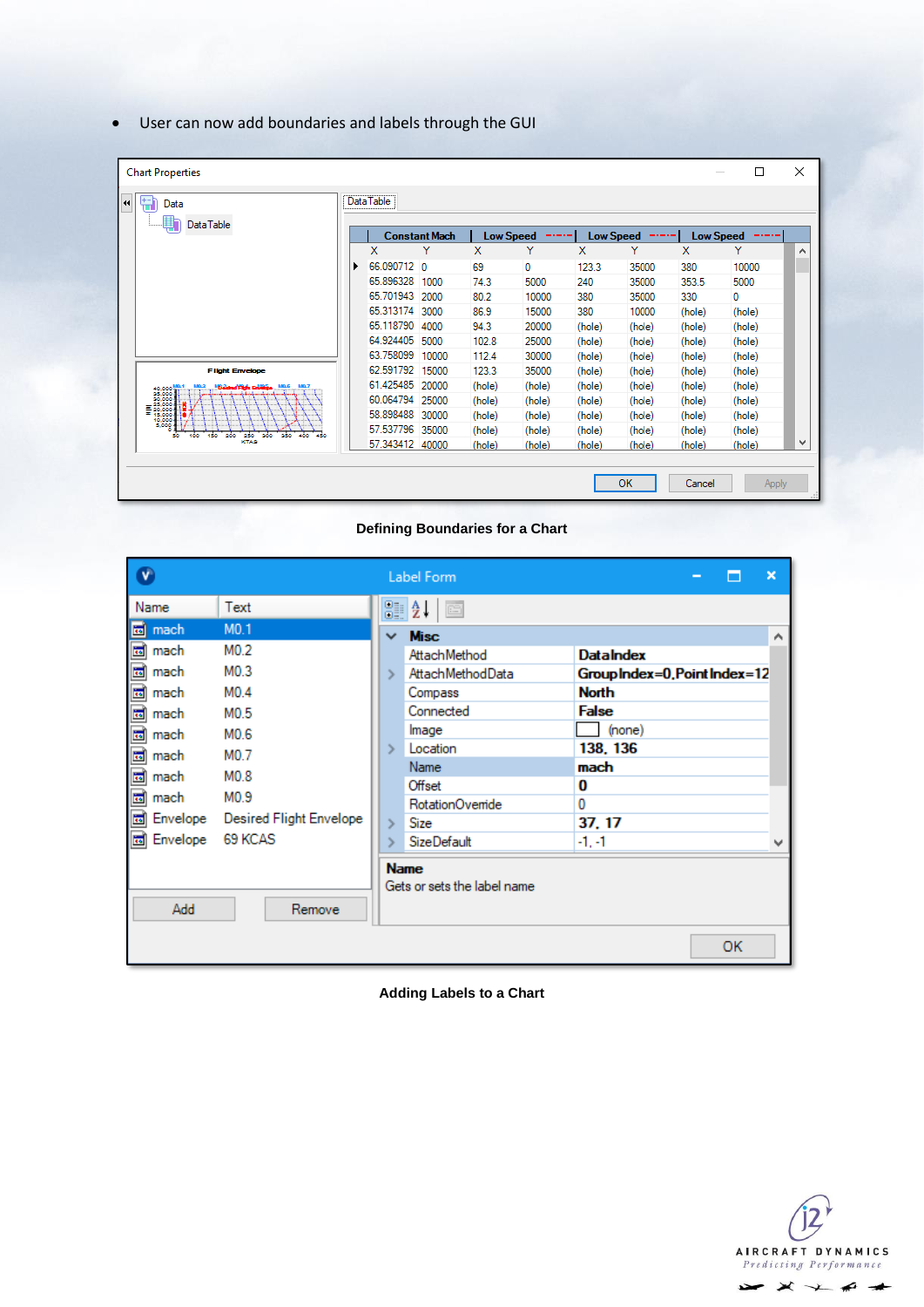

#### **Resulting Chart with Boundaries and Labels**

In addition there have been minor bug fixes including the ability to run traces on Matlab Analyses.

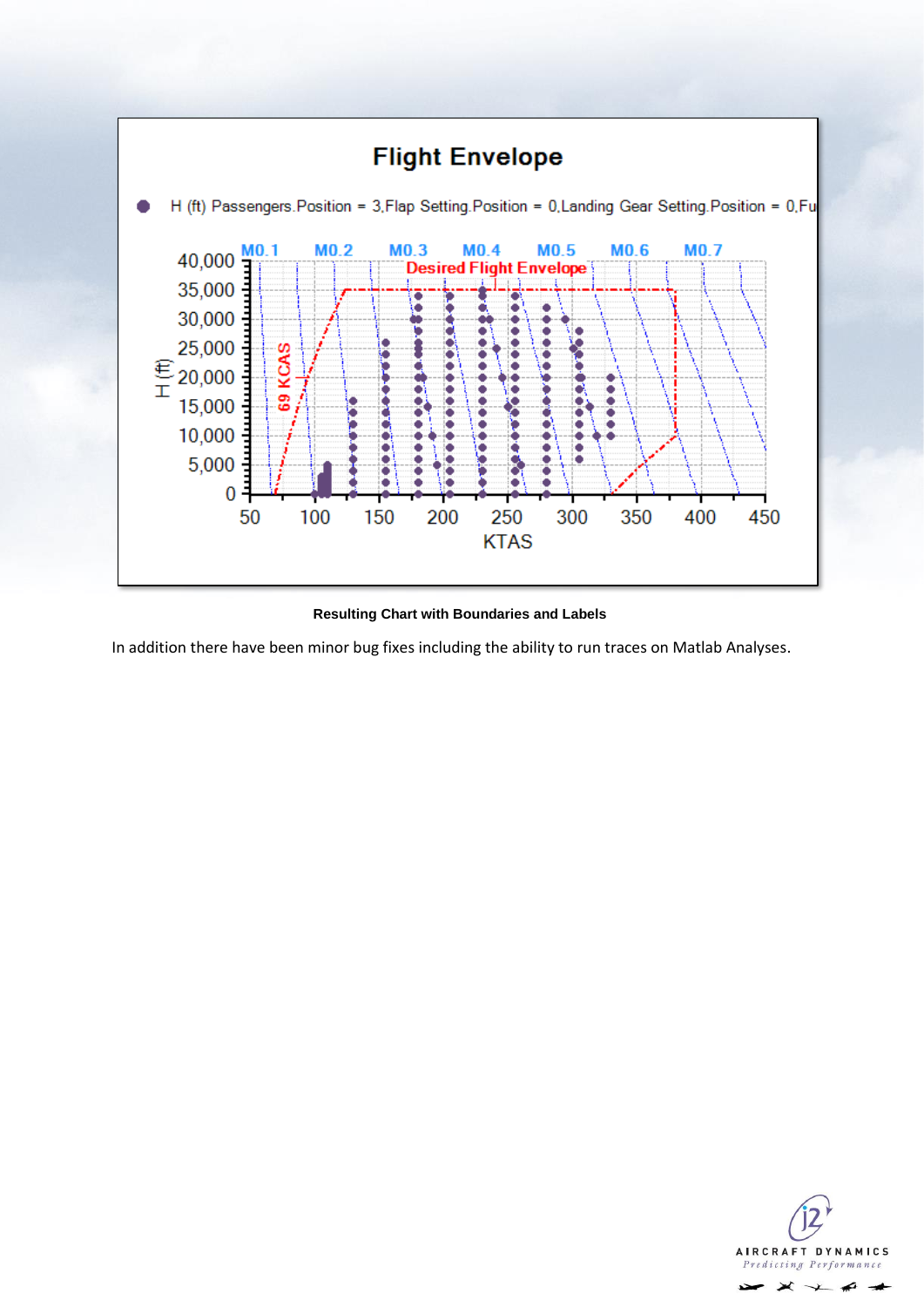# <span id="page-8-0"></span>**J2 FLIGHT**

The powerful j2 Flight module, now being used globally replacing older legacy methodology and flight test data matching processes, also sees some further updates and enhancements. These changes are again as a direct response to user comments and requests.

Residual information is displayed in regression to provide further detail of the accuracy of the corrections this ensure that too accurate a solution is not being sought when the solutions fits within the maximum allowed residual values.



#### **Error and Residual Values to Improve Matching**

When making changes to values and confidence levels during Maximum Likelihood analysis there was a continual re-calculation for each change. This could cause delays when working with large quantities of tests (and subsequent data points). A calculate button has now been added so that multiple changes can be made before the user then selects to re-run the calculations. This user requested update can save a significant amount of set-up and processing time.

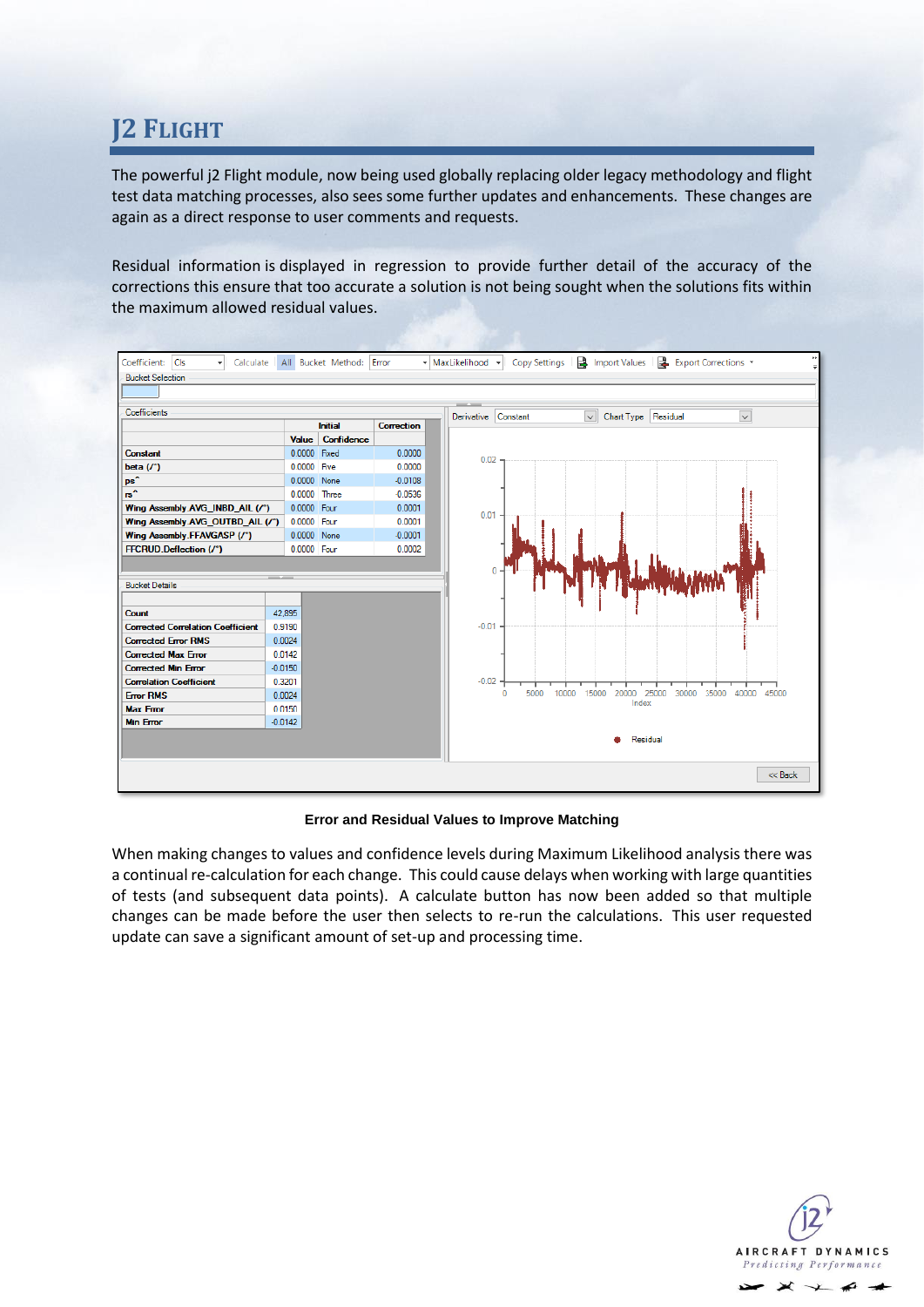| Coefficient:<br>Cls                      |           |              | Calculate All Bucket Method: | Error             | Max<br>÷ |
|------------------------------------------|-----------|--------------|------------------------------|-------------------|----------|
| <b>Bucket Selection</b>                  |           |              |                              |                   |          |
|                                          |           |              |                              |                   |          |
| Coefficients -                           |           |              |                              |                   |          |
|                                          |           |              | <b>Initial</b>               | <b>Correction</b> |          |
|                                          |           | <b>Value</b> | Confidence                   |                   |          |
| Constant                                 |           | 0.0000 Fixed |                              | 0.0000            |          |
| beta $('')$                              |           | 0.0000 Five  |                              | 0.0000            |          |
| ps^                                      |           | $0.0000$ One |                              | $-0.0108$         |          |
| rs^                                      |           |              | 0.0000 Three                 | $-0.0536$         |          |
| Wing Assembly.AVG INBD AIL (/°)          |           | 0.0000 Four  |                              | 0.0001            |          |
| Wing Assembly.AVG_OUTBD_AIL (/*)         |           |              | $0.1$ Four                   | 0.0001            |          |
| Wing Assembly.FFAVGASP (/°)              |           | 0.0000 None  |                              | $-0.0001$         |          |
| FFCRUD.Deflection (/°)                   |           | 0.0000 Four  |                              | 0.0002            |          |
|                                          |           |              |                              |                   |          |
| <b>Bucket Details</b>                    |           |              |                              |                   |          |
|                                          |           |              |                              |                   |          |
| Count                                    |           | 42.895       |                              |                   |          |
| <b>Corrected Correlation Coefficient</b> |           | 0.9190       |                              |                   |          |
| <b>Corrected Error RMS</b>               | 0.0024    |              |                              |                   |          |
| <b>Corrected Max Error</b>               |           | 0.0142       |                              |                   |          |
| <b>Corrected Min Error</b>               | $-0.0150$ |              |                              |                   |          |
| <b>Correlation Coefficient</b>           | 0.3201    |              |                              |                   |          |
| <b>Frror RMS</b>                         | 0.0024    |              |                              |                   |          |
| <b>Max Error</b>                         |           | 0.0150       |                              |                   |          |
| <b>Min Error</b>                         | $-0.0142$ |              |                              |                   |          |
|                                          |           |              |                              |                   |          |
|                                          |           |              |                              |                   |          |
|                                          |           |              |                              |                   |          |

**Enabling Calculate When Changes are Made**

Further efficiency improvements have also led to an 30% increase in the processing speed.

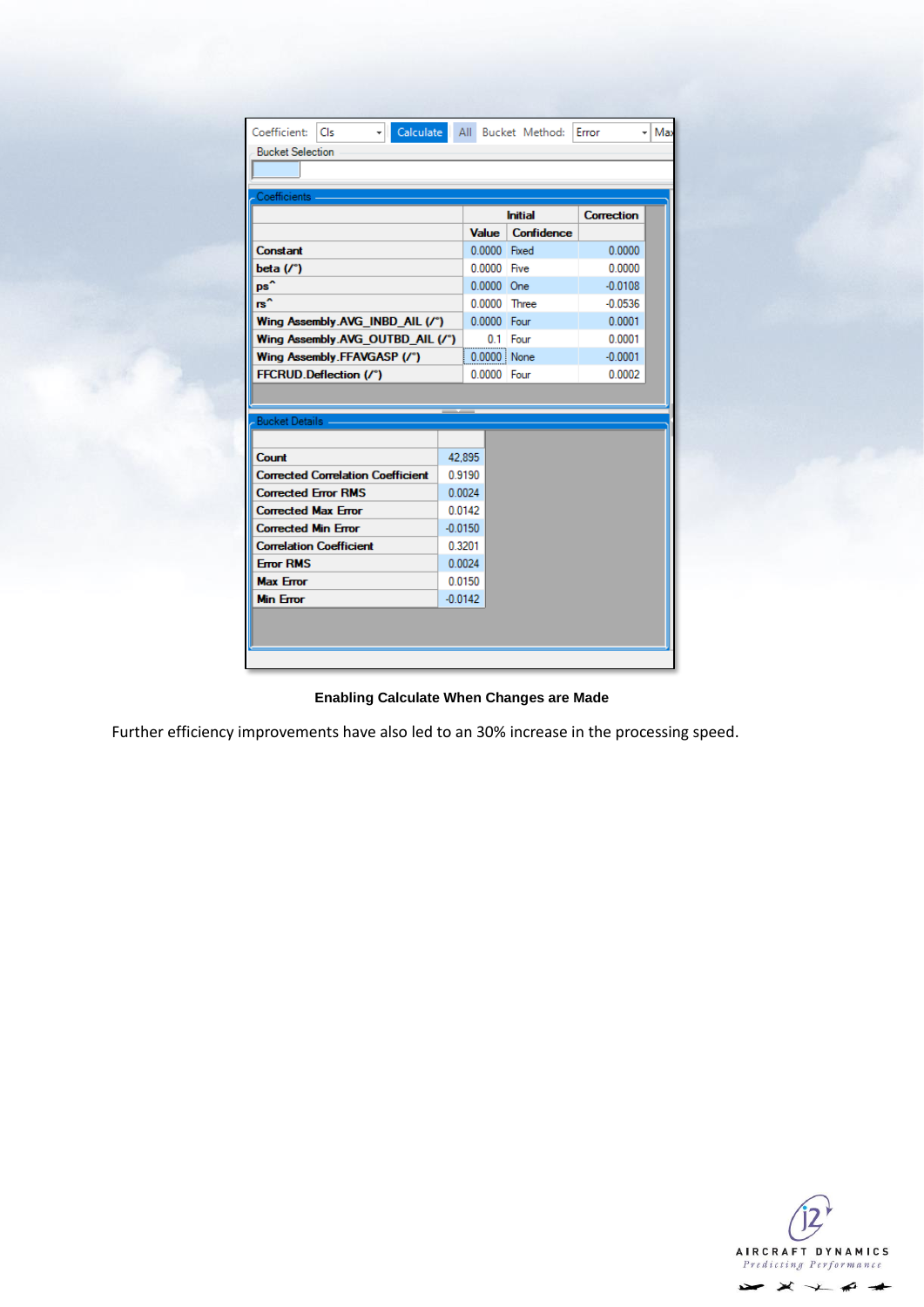### <span id="page-10-0"></span>**J2 ROTARY**

The introduction of j2 Rotary is a new module for the j2 Universal Tool-Kit. Designed specifically to meet the demands of high fidelity modelling in rotary applications and already fully commercial, j2 Rotary has its own blade element rotor model (BERM) or can interface with any other client specific BERM if required.



#### **Adding a Rotor Assembly to Create a Rotary Wing Aircraft Model**

Fuselage and Empennage are added into the model using Stripped Items through j2 Elements. This enables the addition of Dynamic Pressure Loss factors and the inclusion of the downwash characteristics to be added.

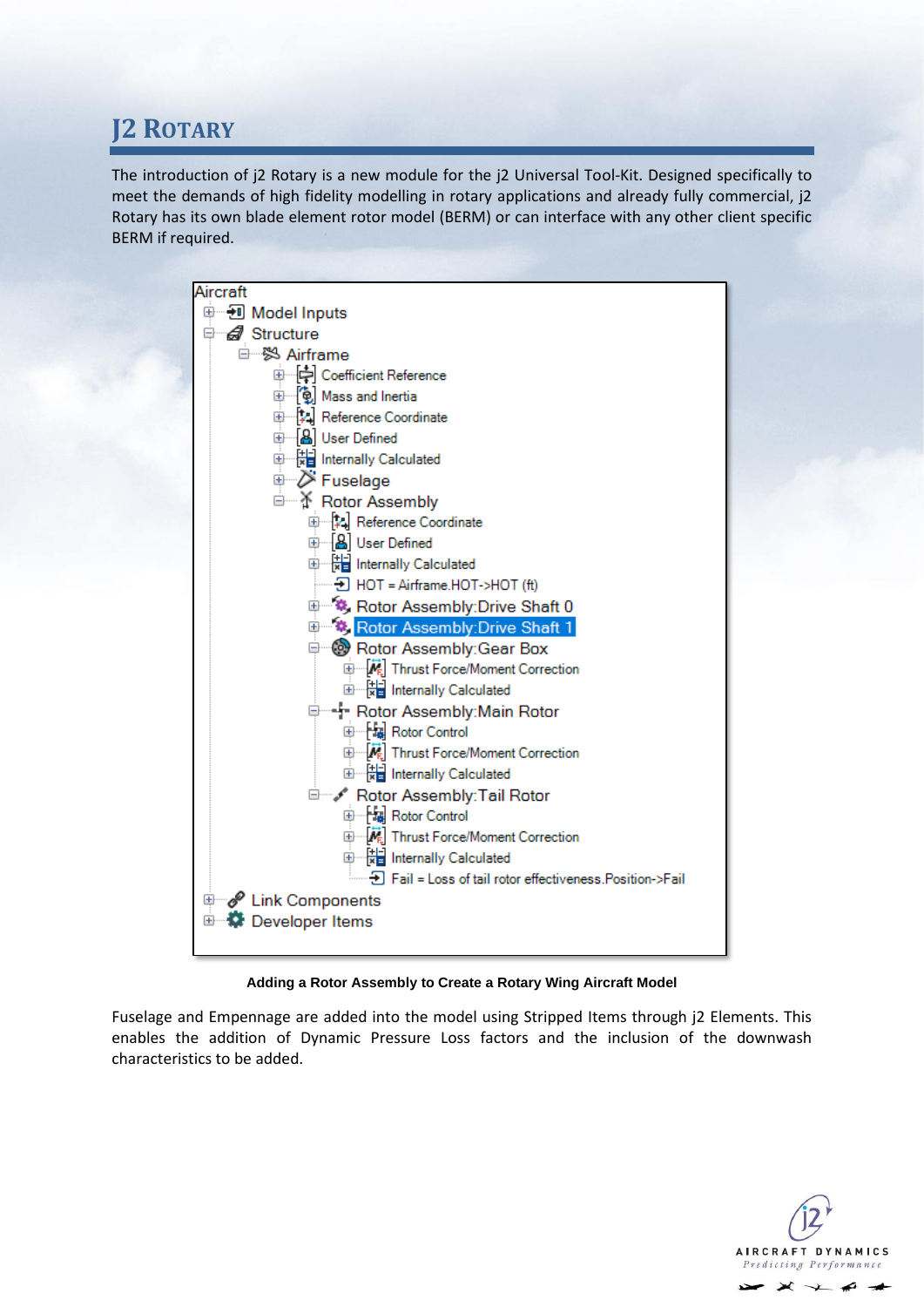

#### **Adding Downwash Velocity and Skew Contributions to Stripped Velocities**

The downwash velocity contributions are then combined with the motion of the aircraft, free stream velocities and atmospheric velocities to produce a local angle of attack and sideslip for each individual component which can then be used on the empennage and fuselage aerodynamics.



**Coefficients functions of the Local Angles of Attack**

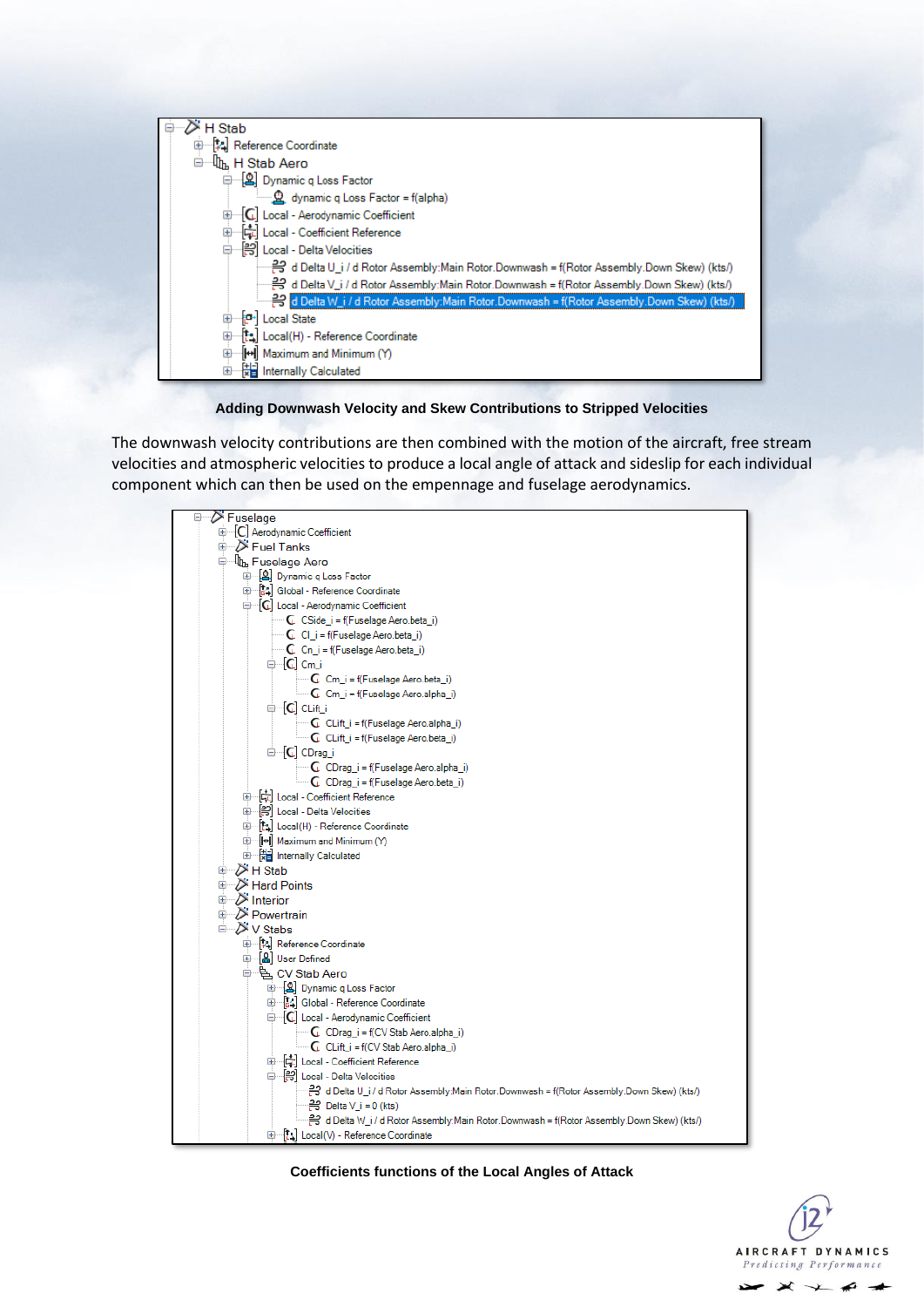J2 Rotary also allows the user to tune the rotors separately from the aerodynamics of the fuselage, providing rotary models that can accommodate the most challenging of manoeuvres required by the end user and the regulator.



**Rotor Corrections**

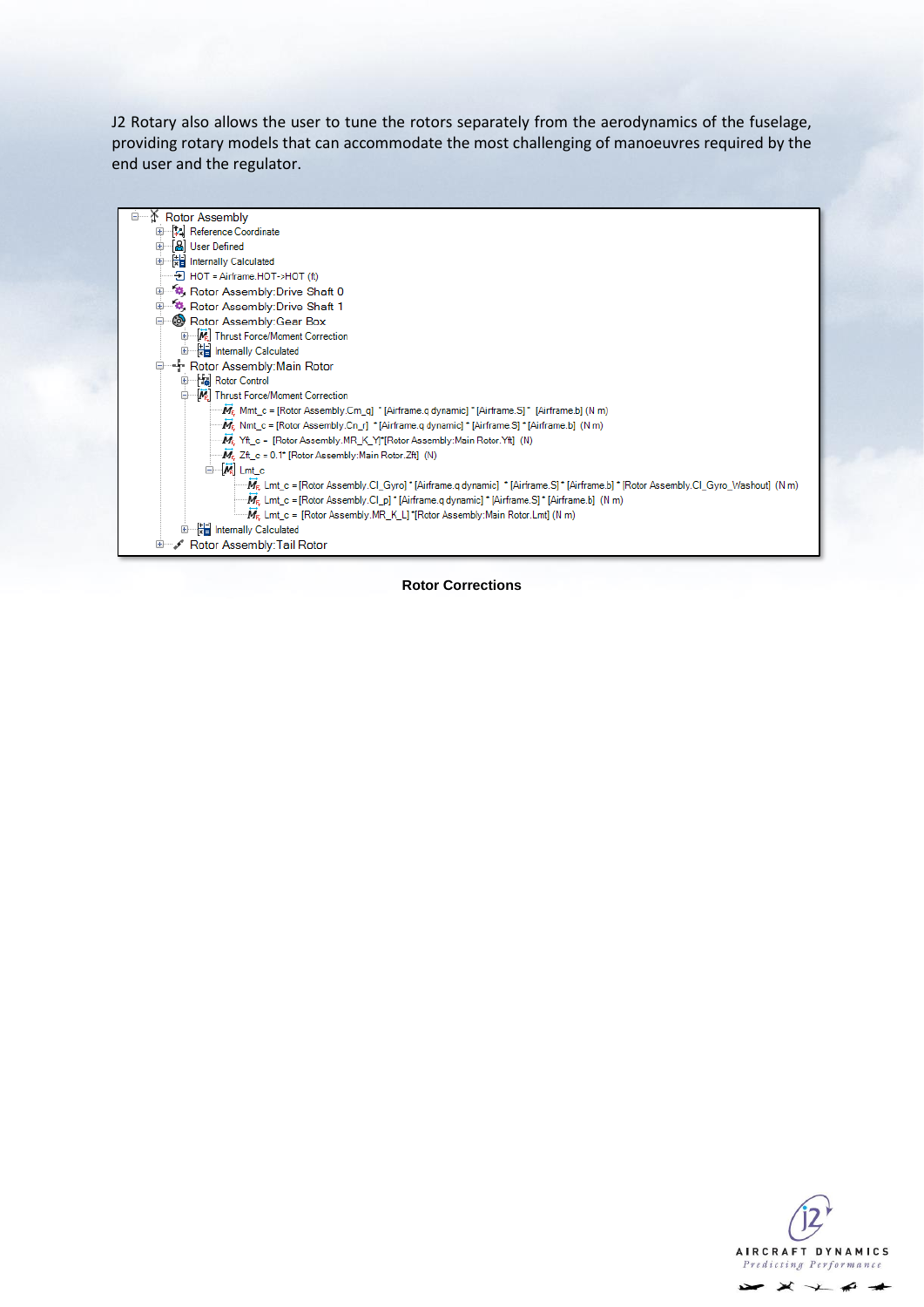### <span id="page-13-0"></span>**J2 BUILDER**

The j2 builder module, enabling users to build their own models from scratch from any data source with/without OEM data. As well as a new look provided by the update of over 150 icons, there are some additional features.

- Additional Link Items have been added to allow basic control system development all within the j2 model without having to integrated with external tools or components. These include
	- Proportional + Integral + Differential Controllers
	- Washout Filters
	- Rate limiters



- Updates to the Parent/Child Relationships on the model hierarchy allows for a more expansive model structure, adding fidelity and detail.
- Improved Model optimisation means that objects are better sequenced in calculation order. This reduces the number of times the convergence loop is called and further speeding up the calculation process.

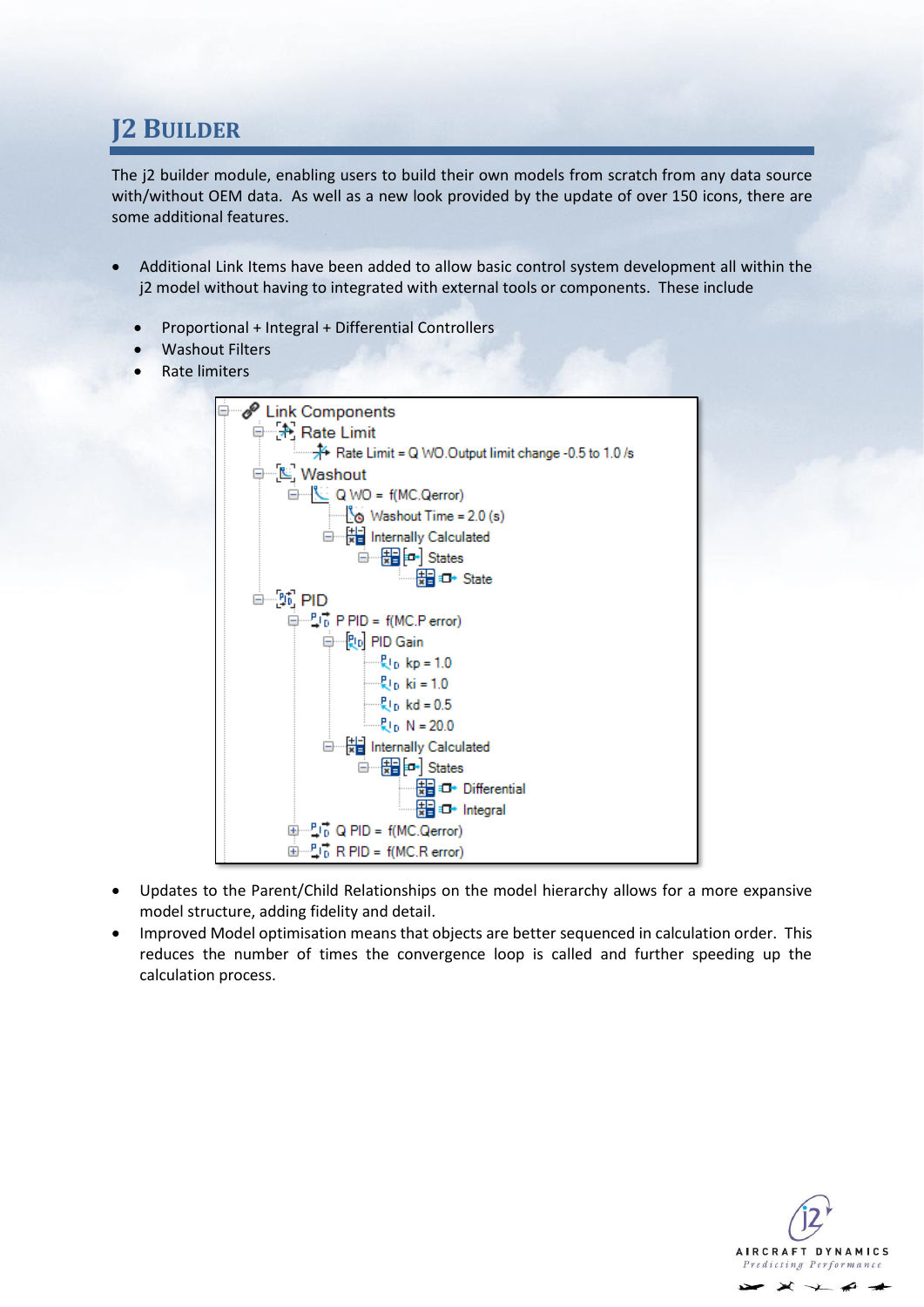### <span id="page-14-0"></span>**J2 FREEDOM**

Most improvements to j2 Freedom are all internal to improve the core calculation engine of the j2 Universal Tool-Kit. These include:

- Automatic trimming of PID and Washout. With the additional states that are part of the PID and Washout components, these need to be trimmed. However, there is no requirement to create additional trim rules as these will be managed automatically to set the rates of the states to 0.
- Improved processing speed. Further threading and internal calculation techniques have enabled the processing to improve by another 25%.
- Additional debugging information to help with understanding analysis and results.

Along with new icons, the GUI changes includes the making of the Trim rule creation dialogue box more intuitive.

| Θ                                           |                                                   | <b>Edit Trim Rule</b>              |                         |                      |   | $\mathbf x$  |  |  |  |
|---------------------------------------------|---------------------------------------------------|------------------------------------|-------------------------|----------------------|---|--------------|--|--|--|
| <b>Trim Rule Information</b>                |                                                   |                                    |                         |                      |   |              |  |  |  |
| Name                                        | Skai Engines                                      |                                    | Code                    | <b>SKA-FNG</b>       |   |              |  |  |  |
| Namespace                                   | Skai                                              |                                    | Category                |                      |   |              |  |  |  |
| Decription                                  |                                                   |                                    |                         |                      |   |              |  |  |  |
|                                             | Trim the engines to a target angular acceleration |                                    |                         |                      |   |              |  |  |  |
| Criteria                                    |                                                   |                                    |                         |                      |   |              |  |  |  |
| <b>Driving Parameter</b>                    |                                                   | <b>Target Parameter</b>            |                         |                      | ۸ | Add          |  |  |  |
| M1 Trim.Position<br>M1.Omega'               |                                                   |                                    |                         |                      |   |              |  |  |  |
| M2 Trim.Position                            |                                                   | M2.Omega'                          |                         |                      |   | Delete       |  |  |  |
| M3 Trim.Position                            |                                                   | M3.Omega'                          |                         |                      |   |              |  |  |  |
| M4 Trim.Position<br><b>ME Trim Ponition</b> |                                                   | M4.Omega'<br>ME Omnas <sup>1</sup> |                         |                      |   |              |  |  |  |
| <b>Driving Parameter</b>                    |                                                   |                                    | <b>Target Parameter</b> |                      |   |              |  |  |  |
| Full Name                                   | M2 Trim.Position                                  |                                    | <b>Full Name</b>        | M2.Omega'            |   |              |  |  |  |
| <b>Units</b>                                |                                                   | $\checkmark$                       | <b>Units</b>            | Angular Acceleration |   | $\checkmark$ |  |  |  |
|                                             |                                                   |                                    | Fixed Value $\Box$      |                      |   |              |  |  |  |
| Other Parameters                            |                                                   |                                    |                         |                      |   |              |  |  |  |
|                                             |                                                   |                                    |                         | Save                 |   | Cancel       |  |  |  |

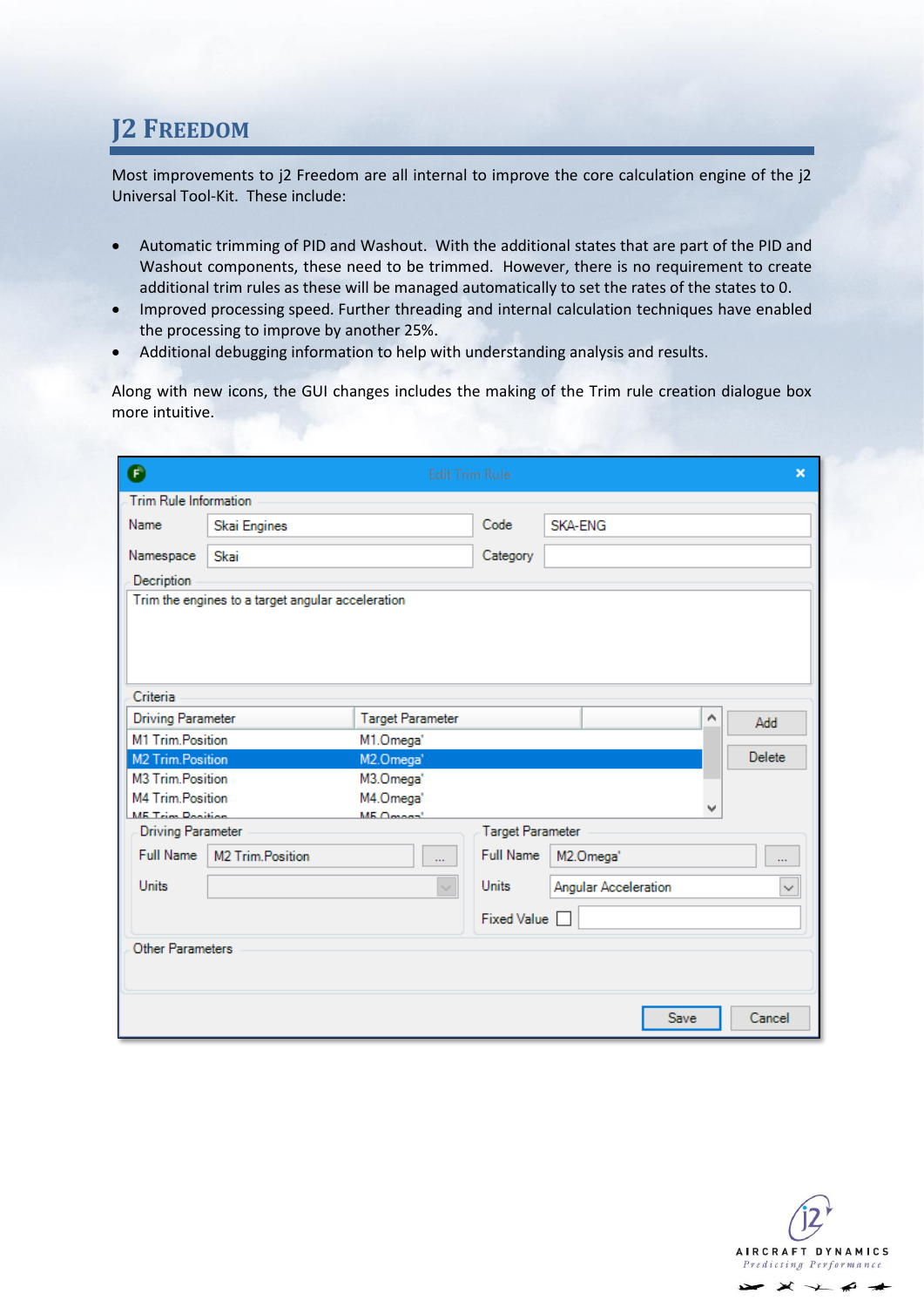# <span id="page-15-0"></span>**J2 MATLAB TOOLBOX**

J2 have moved away from using the COM interface for links into the j2 Matlab Toolbox. By moving away from COM the installation is significantly improved and the interaction is far more robust and stable. Updates to the system enable internal states from controllers to be mapped into the j2 Aircraft Matlab Model.

| C:\Matlab\SkaiTest.slx                  |                            |                                                                                         |  |  |  |  |
|-----------------------------------------|----------------------------|-----------------------------------------------------------------------------------------|--|--|--|--|
| Aircraft Model                          |                            |                                                                                         |  |  |  |  |
| Skai/Skai AH2-1 OL - Version 0.0.1<br>鸮 |                            |                                                                                         |  |  |  |  |
|                                         |                            |                                                                                         |  |  |  |  |
| States<br>Outputs                       | Inputs                     |                                                                                         |  |  |  |  |
| <b>Name</b>                             | Unit                       | <b>Hint</b>                                                                             |  |  |  |  |
| Χ                                       | Length                     | Custom Variable Mass 6DOF (Euler Angles)/xe.ye.ze [1]                                   |  |  |  |  |
| Y                                       | Length                     | Custom Variable Mass 6DOF (Euler Angles)/xe.ye.ze [2]                                   |  |  |  |  |
| Z                                       | Length                     | Custom Variable Mass 6DOF (Euler Angles)/xe.ye.ze [3]                                   |  |  |  |  |
| phi                                     | Angle                      | Custom Variable Mass 6DOF (Euler Angles)/Calculate DCM & Euler Angles/phi theta psi [1] |  |  |  |  |
| theta                                   | Angle                      | Custom Variable Mass 6DOF (Euler Angles)/Calculate DCM & Euler Angles/phi theta psi [2] |  |  |  |  |
| psi                                     | Angle                      | Custom Variable Mass 6DOF (Euler Angles)/Calculate DCM & Euler Angles/phi theta psi [3] |  |  |  |  |
| U                                       | Speed                      | Custom Variable Mass 6DOF (Euler Angles)/ub.vb.wb [1]                                   |  |  |  |  |
| v                                       | Speed                      | Custom Variable Mass 6DOF (Euler Angles)/ub.vb.wb [2]                                   |  |  |  |  |
| W                                       | Speed                      | Custom Variable Mass 6DOF (Euler Angles)/ub.vb.wb [3]                                   |  |  |  |  |
| P                                       | <b>Angular Velocity</b>    | Custom Variable Mass 6DOF (Euler Angles)/p.q.r [1]                                      |  |  |  |  |
| Q                                       | Angular Velocity           | Custom Variable Mass 6DOF (Euler Angles)/p,q,r [2]                                      |  |  |  |  |
| R                                       | Angular Velocity           | Custom Variable Mass 6DOF (Euler Angles)/p.q.r [3]                                      |  |  |  |  |
| Q PID Integrator                        |                            | Subsystem/Q PID/Integrator [1]                                                          |  |  |  |  |
| Q PID Filter                            |                            | Subsystem/Q PID/Filter [1]                                                              |  |  |  |  |
| P PID Integrator                        |                            | Subsystem/P PID/Integrator [1]                                                          |  |  |  |  |
| P PID Filter                            |                            | Subsystem/P PID/Filter [1]                                                              |  |  |  |  |
| R PID Integrator                        |                            | Subsystem/R PID/Integrator [1]                                                          |  |  |  |  |
| R PID Filter                            |                            | Subsystem/R PID/Filter [1]                                                              |  |  |  |  |
| P'                                      | Angular Acceleration P'[1] |                                                                                         |  |  |  |  |
| G.                                      | Angular Acceleration       | Q'[1]                                                                                   |  |  |  |  |
| R'                                      | Angular Acceleration R'[1] |                                                                                         |  |  |  |  |
| U                                       | Acceleration               | U' [1]                                                                                  |  |  |  |  |
| $\mathbf{v}$                            | Acceleration               | V[1]                                                                                    |  |  |  |  |
| w.                                      | Acceleration               | W' [1]                                                                                  |  |  |  |  |

**Additional States from Simulink PID**

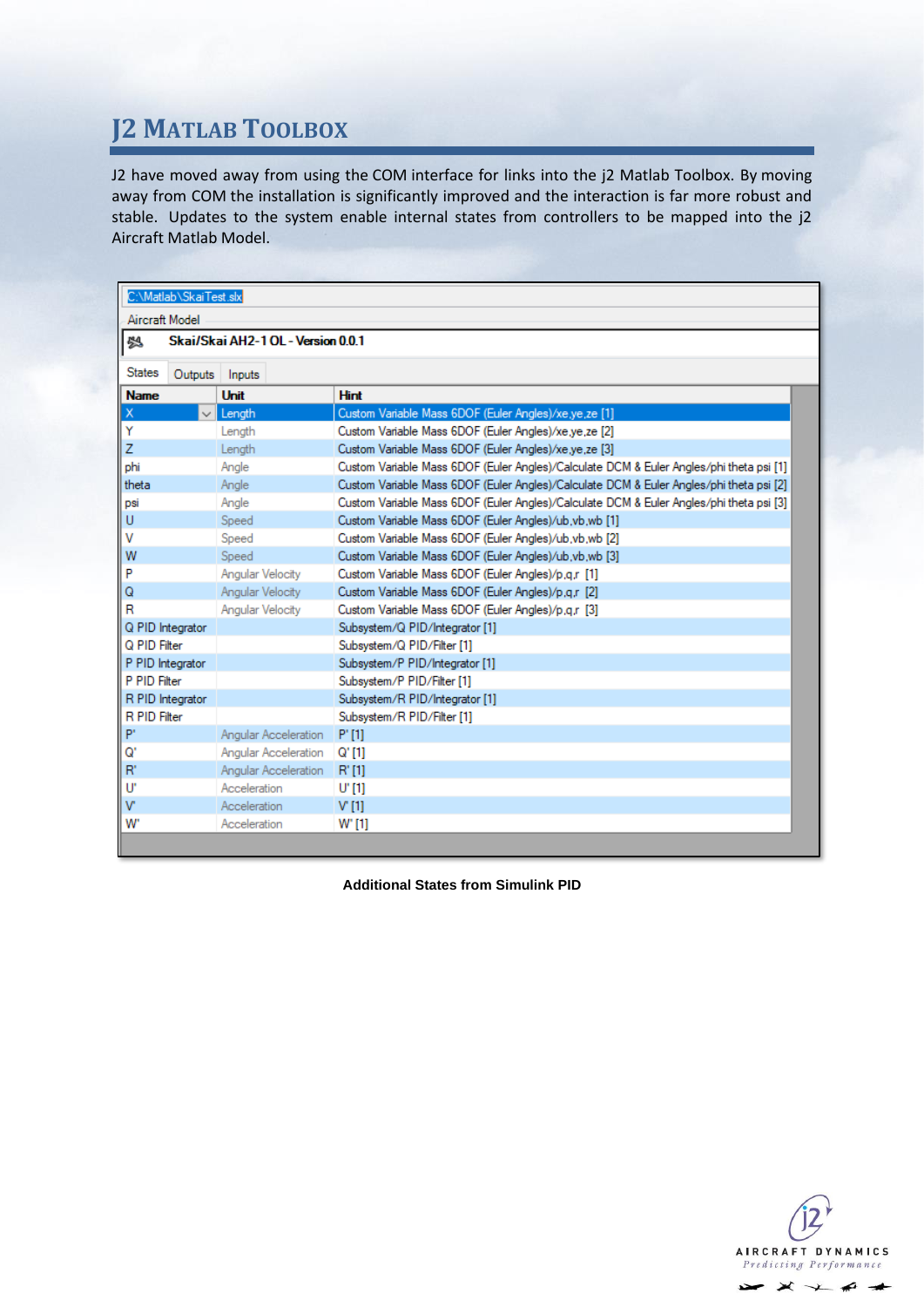Initial Conditions can be added to model inputs to support the process of trimming.

| C:\Matlab\SkaiTest.slx                   |      |                      |                     |  |  |  |
|------------------------------------------|------|----------------------|---------------------|--|--|--|
| Aircraft Model                           |      |                      |                     |  |  |  |
| Skai/Skai AH2-1 OL - Version 0.0.1<br> 株 |      |                      |                     |  |  |  |
| Outputs   Inputs<br><b>States</b>        |      |                      |                     |  |  |  |
| <b>Name</b>                              | Unit | <b>Hint</b>          | <b>Inital Value</b> |  |  |  |
| <b>Fuel Tank ID. Position</b>            |      | Fuel Tank ID [1]     | $\bf{0}$            |  |  |  |
| Fuel Volume (L). Position                |      | Fuel Volume (L) [1]  | 0                   |  |  |  |
| M1 Trim Position                         |      | M1 Trim [1]          | 100                 |  |  |  |
| M <sub>2</sub> Trim Position             |      | <b>M2 Trim [1]</b>   | 100                 |  |  |  |
| M3 Trim Position                         |      | M3 Trim [1]          | 100                 |  |  |  |
| M4 Trim Position                         |      | <b>M4 Trim [1]</b>   | 100                 |  |  |  |
| M5 Trim.Position                         |      | <b>M5 Trim [1]</b>   | 100                 |  |  |  |
| M6 Trim Position                         |      | <b>M6 Trim [1]</b>   | 100                 |  |  |  |
| Payload (lb). Position                   |      | Payload (lb) [1]     |                     |  |  |  |
| Payload Location (in). Position          |      | Payload Location [1] |                     |  |  |  |
| Rotor ID Position                        |      | Rotor ID [1]         |                     |  |  |  |
| <b>Pilot Throttle Position</b>           |      | Pilot Throttle [1]   |                     |  |  |  |
| <b>Pitch Stick Position</b>              |      | Pitch Stick [1]      |                     |  |  |  |
| Roll Stick Position                      |      | Roll Stick [1]       |                     |  |  |  |
| Rudder Pedal Position                    |      | Rudder Pedal [1]     |                     |  |  |  |
| M1 Fail Position                         |      | Faiils [1]           |                     |  |  |  |
| M <sub>2</sub> Fail Position             |      | Faiils [2]           |                     |  |  |  |
| M <sub>3</sub> Fail Position             |      | Faiils [3]           |                     |  |  |  |
| M4 Fail Position                         |      | Faiils [4]           |                     |  |  |  |
| M5 Fail Position                         |      | Faiils [5]           |                     |  |  |  |
| M6 Fail Position                         |      | Faiils [6]           |                     |  |  |  |

#### **Setting the Initial Start Points for Trimming**

Some changes to internal Matlab files have also resulted in a speed up in processing between j2 and Matlab of up to 90%.